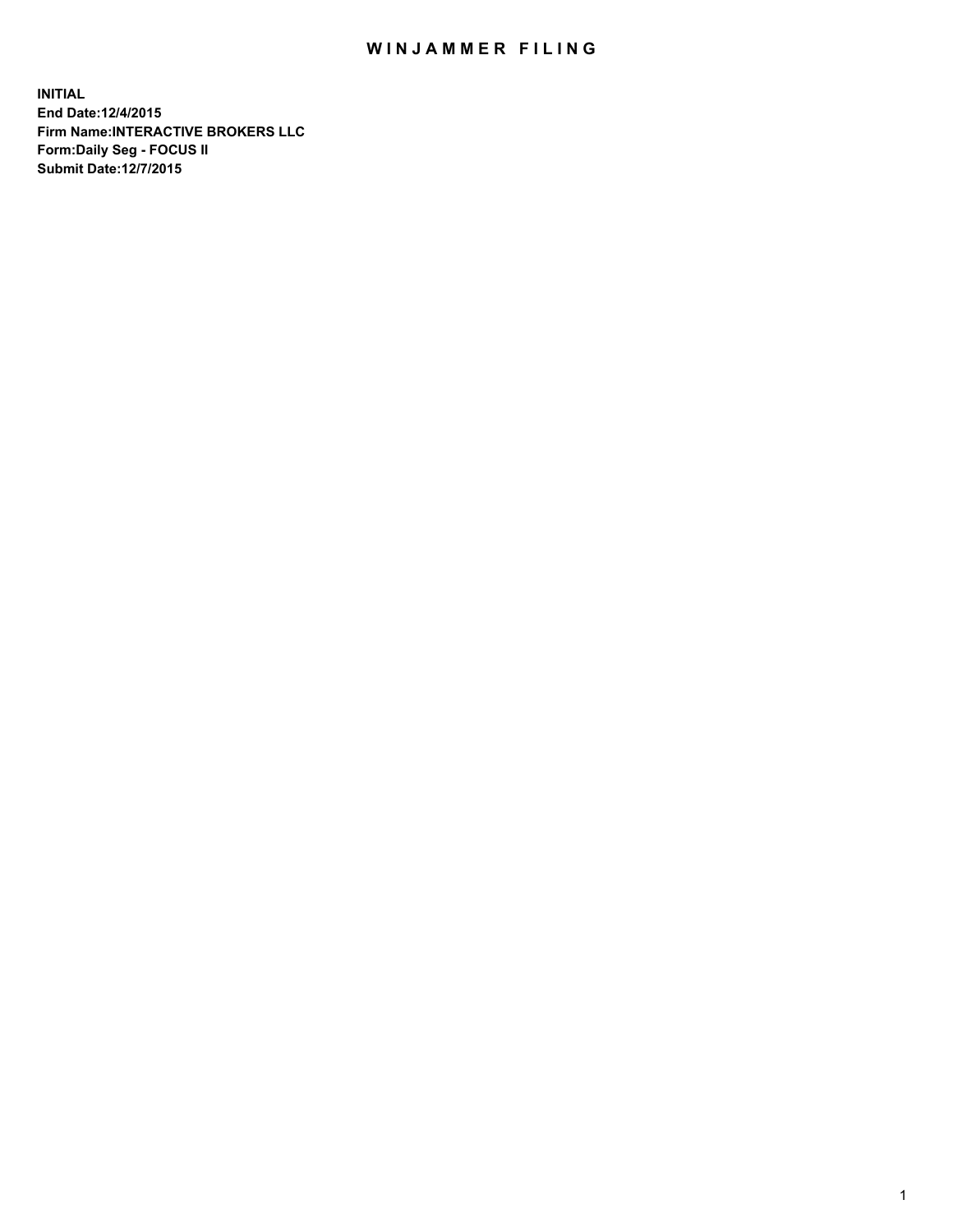## **INITIAL End Date:12/4/2015 Firm Name:INTERACTIVE BROKERS LLC Form:Daily Seg - FOCUS II Submit Date:12/7/2015 Daily Segregation - Cover Page**

| Name of Company<br><b>Contact Name</b><br><b>Contact Phone Number</b><br><b>Contact Email Address</b>                                                                                                                                                                                                                          | <b>INTERACTIVE BROKERS LLC</b><br><b>Alex Parker</b><br>203-618-7738<br>aparker@interactivebrokers.com |
|--------------------------------------------------------------------------------------------------------------------------------------------------------------------------------------------------------------------------------------------------------------------------------------------------------------------------------|--------------------------------------------------------------------------------------------------------|
| FCM's Customer Segregated Funds Residual Interest Target (choose one):<br>a. Minimum dollar amount: ; or<br>b. Minimum percentage of customer segregated funds required:%; or<br>c. Dollar amount range between: and; or<br>d. Percentage range of customer segregated funds required between:% and%.                          | <u>0</u><br>155,000,000 245,000,000<br><u>00</u>                                                       |
| FCM's Customer Secured Amount Funds Residual Interest Target (choose one):<br>a. Minimum dollar amount: ; or<br>b. Minimum percentage of customer secured funds required:%; or<br>c. Dollar amount range between: and; or<br>d. Percentage range of customer secured funds required between:% and%.                            | <u>0</u><br>80,000,000 120,000,000<br><u>00</u>                                                        |
| FCM's Cleared Swaps Customer Collateral Residual Interest Target (choose one):<br>a. Minimum dollar amount: ; or<br>b. Minimum percentage of cleared swaps customer collateral required:% ; or<br>c. Dollar amount range between: and; or<br>d. Percentage range of cleared swaps customer collateral required between:% and%. | <u>0</u><br>0 <sub>0</sub><br>0 <sub>0</sub>                                                           |

Attach supporting documents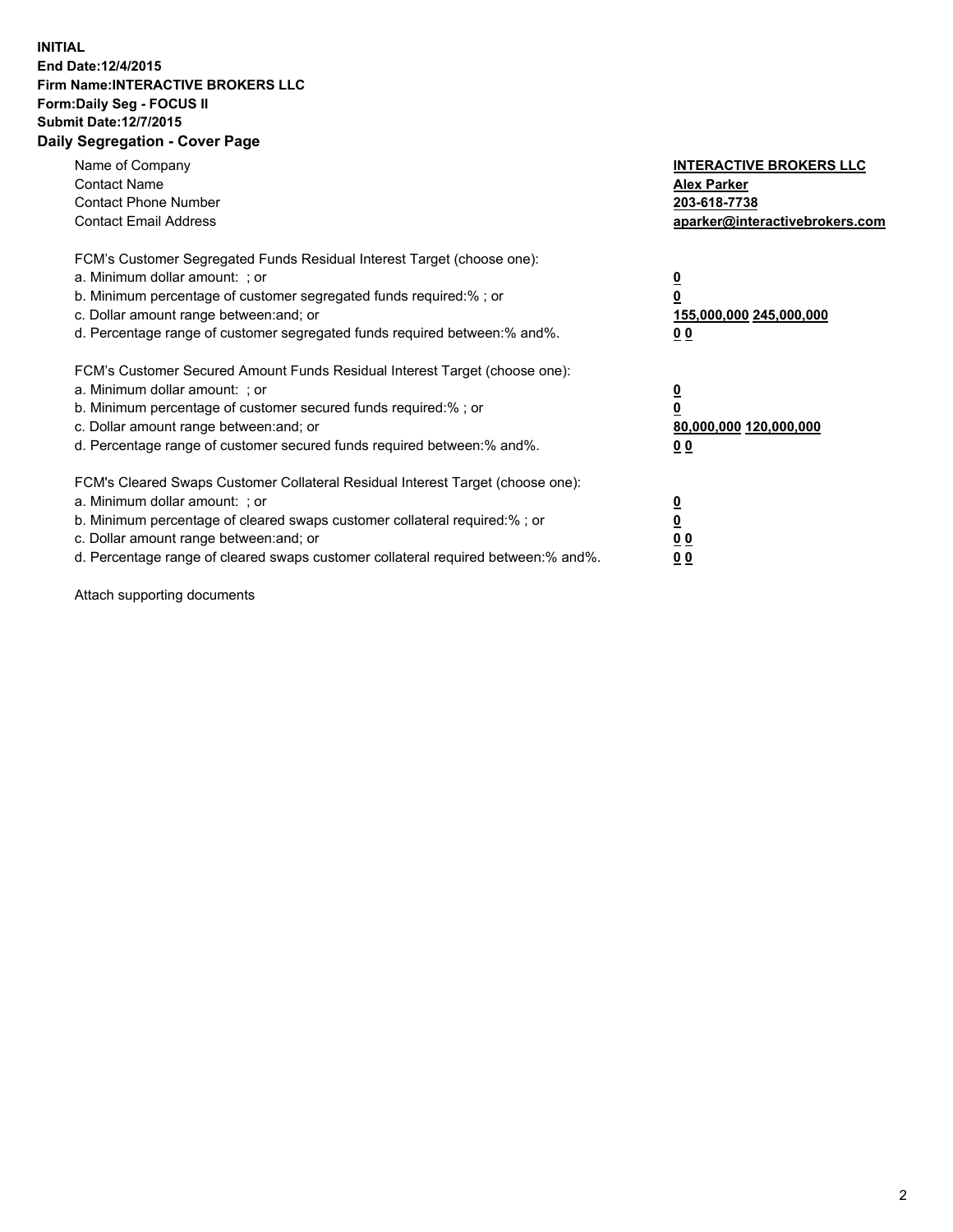## **INITIAL End Date:12/4/2015 Firm Name:INTERACTIVE BROKERS LLC Form:Daily Seg - FOCUS II Submit Date:12/7/2015 Daily Segregation - Secured Amounts**

|     | Dany Ocgregation - Oceanea Annoanta                                                                        |                                  |
|-----|------------------------------------------------------------------------------------------------------------|----------------------------------|
|     | Foreign Futures and Foreign Options Secured Amounts                                                        |                                  |
|     | Amount required to be set aside pursuant to law, rule or regulation of a foreign                           | $0$ [7305]                       |
|     | government or a rule of a self-regulatory organization authorized thereunder                               |                                  |
| 1.  | Net ledger balance - Foreign Futures and Foreign Option Trading - All Customers                            |                                  |
|     | A. Cash                                                                                                    | 321,915,497 [7315]               |
|     | B. Securities (at market)                                                                                  | $0$ [7317]                       |
| 2.  | Net unrealized profit (loss) in open futures contracts traded on a foreign board of trade                  | $-3,485,841$ [7325]              |
| 3.  | Exchange traded options                                                                                    |                                  |
|     | a. Market value of open option contracts purchased on a foreign board of trade                             | 21,786 [7335]                    |
|     | b. Market value of open contracts granted (sold) on a foreign board of trade                               | -48,625 [7337]                   |
| 4.  | Net equity (deficit) (add lines 1.2. and 3.)                                                               | 318,402,817 [7345]               |
| 5.  | Account liquidating to a deficit and account with a debit balances - gross amount                          | 321,878 [7351]                   |
|     | Less: amount offset by customer owned securities                                                           | 0 [7352] 321,878 [7354]          |
| 6.  | Amount required to be set aside as the secured amount - Net Liquidating Equity                             | 318,724,695 [7355]               |
|     | Method (add lines 4 and 5)                                                                                 |                                  |
| 7.  | Greater of amount required to be set aside pursuant to foreign jurisdiction (above) or line                | 318,724,695 [7360]               |
|     | 6.                                                                                                         |                                  |
|     | FUNDS DEPOSITED IN SEPARATE REGULATION 30.7 ACCOUNTS                                                       |                                  |
| 1.  | Cash in banks                                                                                              |                                  |
|     | A. Banks located in the United States                                                                      | 149 <sub>[7500]</sub>            |
|     | B. Other banks qualified under Regulation 30.7                                                             | 0 [7520] 149 [7530]              |
| 2.  | Securities                                                                                                 |                                  |
|     | A. In safekeeping with banks located in the United States                                                  | 367,793,355 [7540]               |
|     | B. In safekeeping with other banks qualified under Regulation 30.7                                         | 0 [7560] 367,793,355 [7570]      |
| 3.  | Equities with registered futures commission merchants                                                      |                                  |
|     | A. Cash                                                                                                    | $0$ [7580]                       |
|     | <b>B.</b> Securities                                                                                       | $0$ [7590]                       |
|     | C. Unrealized gain (loss) on open futures contracts                                                        | $0$ [7600]                       |
|     | D. Value of long option contracts                                                                          | $0$ [7610]                       |
|     | E. Value of short option contracts                                                                         | 0 [7615] 0 [7620]                |
| 4.  | Amounts held by clearing organizations of foreign boards of trade                                          |                                  |
|     | A. Cash                                                                                                    | $0$ [7640]                       |
|     | <b>B.</b> Securities                                                                                       | $0$ [7650]                       |
|     | C. Amount due to (from) clearing organization - daily variation                                            | $0$ [7660]                       |
|     | D. Value of long option contracts                                                                          | $0$ [7670]                       |
|     | E. Value of short option contracts                                                                         | 0 [7675] 0 [7680]                |
| 5.  |                                                                                                            |                                  |
|     | Amounts held by members of foreign boards of trade<br>A. Cash                                              |                                  |
|     |                                                                                                            | 89,852,133 [7700]                |
|     | <b>B.</b> Securities                                                                                       | $0$ [7710]                       |
|     | C. Unrealized gain (loss) on open futures contracts                                                        | -2,477,732 <sup>[7720]</sup>     |
|     | D. Value of long option contracts                                                                          | 21,793 [7730]                    |
|     | E. Value of short option contracts                                                                         | -48,623 [7735] 87,347,571 [7740] |
| 6.  | Amounts with other depositories designated by a foreign board of trade                                     | $0$ [7760]                       |
| 7.  | Segregated funds on hand                                                                                   | $0$ [7765]                       |
| 8.  | Total funds in separate section 30.7 accounts                                                              | 455,141,075 [7770]               |
| 9.  | Excess (deficiency) Set Aside for Secured Amount (subtract line 7 Secured Statement<br>Page 1 from Line 8) | 136,416,380 [7380]               |
| 10. | Management Target Amount for Excess funds in separate section 30.7 accounts                                | 80,000,000 [7780]                |
| 11. | Excess (deficiency) funds in separate 30.7 accounts over (under) Management Target                         | 56,416,380 [7785]                |
|     |                                                                                                            |                                  |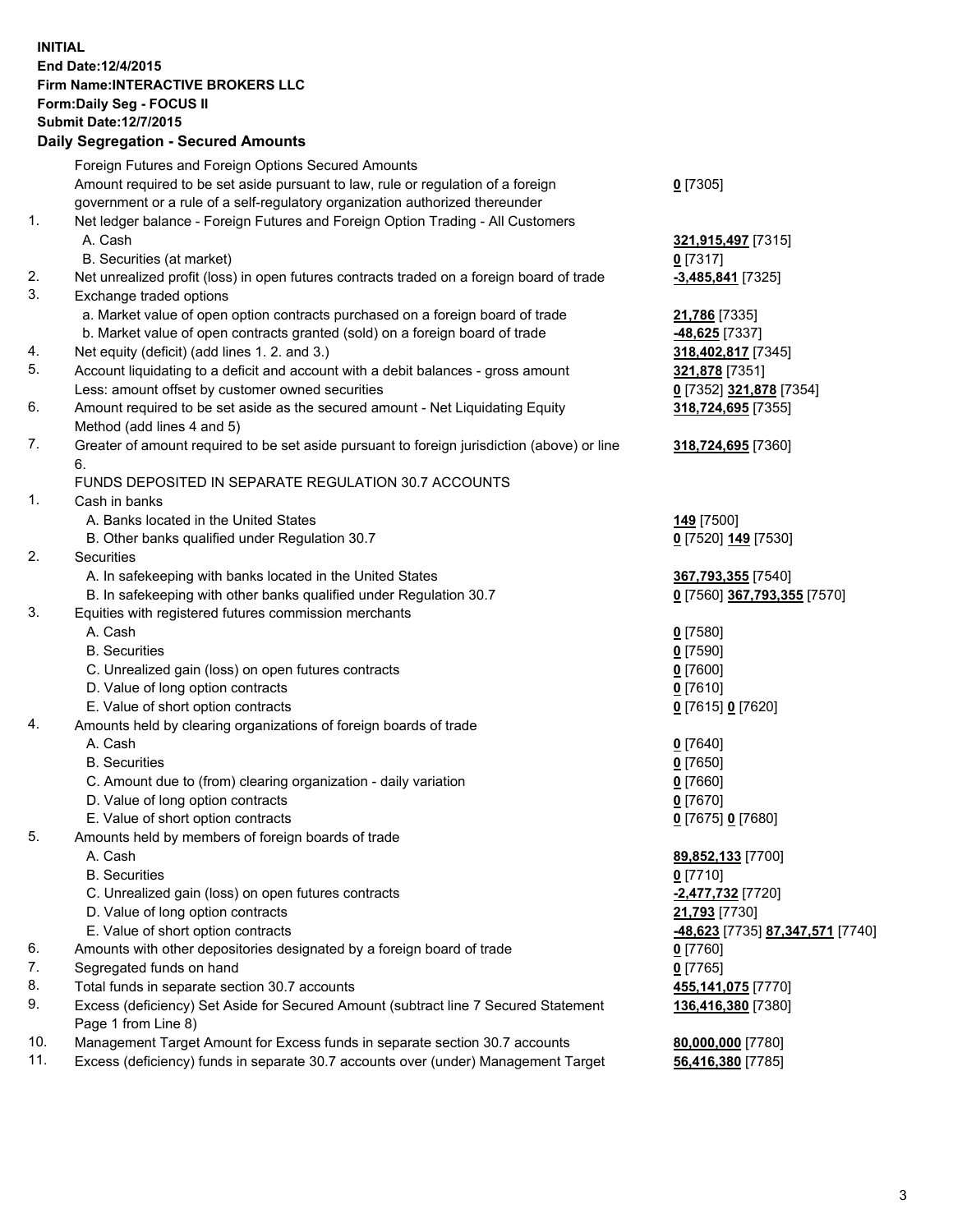**INITIAL End Date:12/4/2015 Firm Name:INTERACTIVE BROKERS LLC Form:Daily Seg - FOCUS II Submit Date:12/7/2015 Daily Segregation - Segregation Statement** SEGREGATION REQUIREMENTS(Section 4d(2) of the CEAct) 1. Net ledger balance A. Cash **2,665,955,134** [7010] B. Securities (at market) **0** [7020] 2. Net unrealized profit (loss) in open futures contracts traded on a contract market **-60,884,870** [7030] 3. Exchange traded options A. Add market value of open option contracts purchased on a contract market **62,904,856** [7032] B. Deduct market value of open option contracts granted (sold) on a contract market **-127,721,807** [7033] 4. Net equity (deficit) (add lines 1, 2 and 3) **2,540,253,313** [7040] 5. Accounts liquidating to a deficit and accounts with debit balances - gross amount **200,176** [7045] Less: amount offset by customer securities **0** [7047] **200,176** [7050] 6. Amount required to be segregated (add lines 4 and 5) **2,540,453,489** [7060] FUNDS IN SEGREGATED ACCOUNTS 7. Deposited in segregated funds bank accounts A. Cash **267,532,827** [7070] B. Securities representing investments of customers' funds (at market) **1,420,161,701** [7080] C. Securities held for particular customers or option customers in lieu of cash (at market) **0** [7090] 8. Margins on deposit with derivatives clearing organizations of contract markets A. Cash **35,786,112** [7100] B. Securities representing investments of customers' funds (at market) **1,098,725,519** [7110] C. Securities held for particular customers or option customers in lieu of cash (at market) **0** [7120] 9. Net settlement from (to) derivatives clearing organizations of contract markets **-26,367,710** [7130] 10. Exchange traded options A. Value of open long option contracts **62,791,486** [7132] B. Value of open short option contracts **-127,608,470** [7133] 11. Net equities with other FCMs A. Net liquidating equity **0** [7140] B. Securities representing investments of customers' funds (at market) **0** [7160] C. Securities held for particular customers or option customers in lieu of cash (at market) **0** [7170] 12. Segregated funds on hand **0** [7150] 13. Total amount in segregation (add lines 7 through 12) **2,731,021,465** [7180] 14. Excess (deficiency) funds in segregation (subtract line 6 from line 13) **190,567,976** [7190] 15. Management Target Amount for Excess funds in segregation **155,000,000** [7194] **35,567,976** [7198]

16. Excess (deficiency) funds in segregation over (under) Management Target Amount Excess